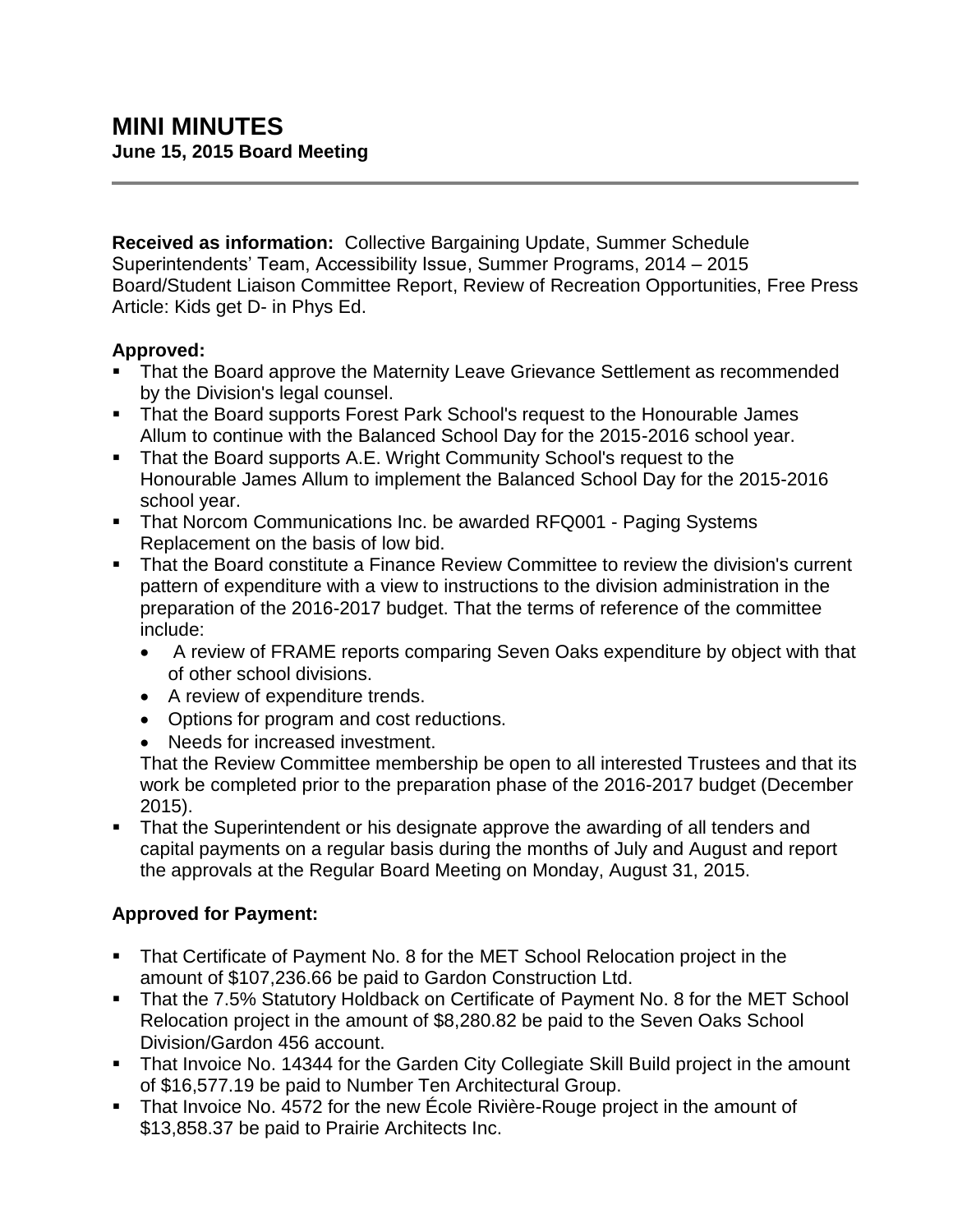- That Invoice No. 4589 for the RF Morrison addition project in the amount of \$5,480.62 be paid to Prairie Architects Inc.
- That Invoice No. 298143 for the Precinct E land Purchase in the amount of \$2,572.50 be paid to Pinchin Ltd.
- That Invoice No. 32389 for the Maples Roof Phase 1 Replacement project in the amount of \$48,562.50 be paid to Oakwood Roofing & Sheet Metal.
- That Invoice No. 10149 for the Maples Roof Phase 2 replacement project in the amount of \$1,890.00 be paid to Agassiz Consulting Group Ltd.
- That Invoice No. 4595 for the R.F. Morrison addition project in the amount of \$3,044.79 be paid to Prairie Architects Inc.
- That Invoice No. 14420 for the Garden City Collegiate Skill Build project in the amount of \$68,894.95 be paid to Number Ten Architectural Group.
- That Invoice No. W-2015-082 for the New École Rivière-Rouge project in the amount of \$1,464.75 be paid to M. Block & Associates Ltd.
- That Invoice No. 954-14 for the Precinct E Land Purchase in the amount of \$91,875.00 be paid to Lombard North Group.
- That Invoice No. 6989275 for the new École Rivière-Rouge project in the amount of \$44,655.84 be paid to Western Financial Group.
- That Invoice No. 6989274 for the new École Rivière-Rouge project in the amount of \$1,910.52 be paid to Western Financial Group.

## **Conference Reports:**

 Cheryl Gaudet, Principal, James Nisbet Community School. AERA Toward Justice, April 12 to 21, 2015 – Chicago, Illinois.

# **Correspondence Received:**

- Manitoba School Boards Association 2015 Fall Regional Meeting Save the Date. Region 5/6 - October 31, 2015 - Norwood Hotel.
- Manitoba School Boards Association ebulletin June 3, 2015.
- Manitoba Ombudsman.
	- 2014 Annual Report under the Ombudsman Act.
	- 2014 Annual Report under the Freedom of Information and Protection of Privacy Act.
- Manitoba School Boards Association Strategic Priorities 2015-2016.
- Ken Cameron, President, Manitoba School Boards Association. Invitation to Liberal Party of Manitoba to meet to discuss educational issues of importance to Manitoba School Boards and the citizens of Manitoba.
- Alvin Catamisan, Manager, KPMG LLP Chartered Accountants. Auditor's Report on the Seven Oaks School Divisions' Schedule of Compensation for the year ended December 31, 2014.
- Maria Amagasu, Architect, Public Schools Finance Board. R.F. Morrison Roof Replacement Project.
- Alice Klumper, CUPE 2938. CUPE Local 2938 Executive for 2015-16 school year.
- Andrea Lawson, Project Leader, Public Schools Finance Board. Maples Collegiate elevator project authorization to proceed to design development.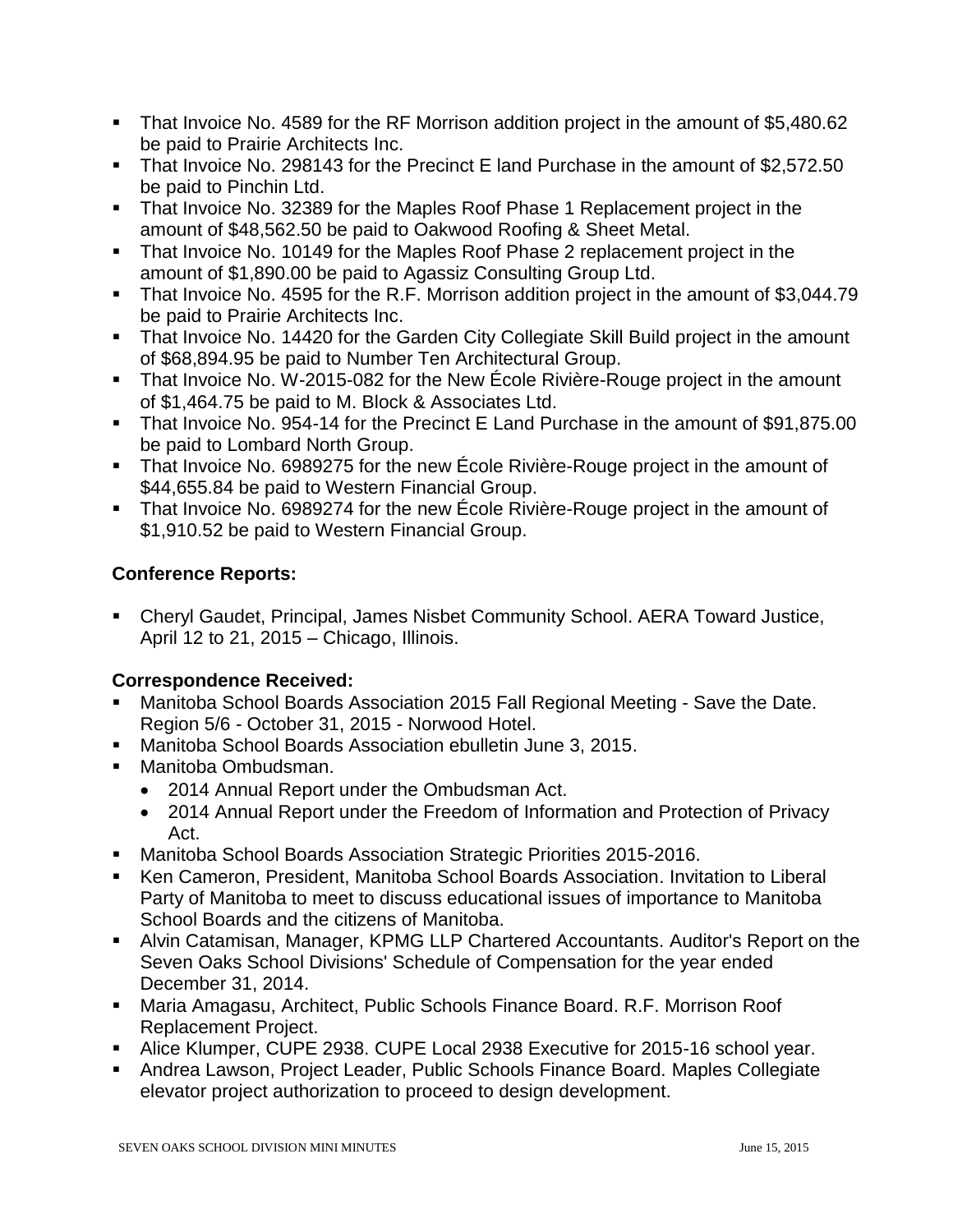- Lindsay Oster, Principal, Prairie Architects. École Rivière-Rouge change orders # 1, 2 and 3.
- Manitoba News Release: Budget Implementation Bill and Office of Children's Advocate.
- Alvin Catamisan, Manager, KPMG LLP Chartered Accountants. Report on the results of March 31, 2015 audit.
- Toronto District School Board. Landscape and *Child* Development. A design guide for Early Years - Kindergarten Play - Learning Environments.

### **Personnel Report:**

- Peter Obendoerfer was appointed to the position of Principal (1.00), H. C. Avery School, effective September 8, 2015.
- **Bobbi-Lynn Haegeman was appointed to the position of Principal (1.00), Elwick** Community School, effective September 8, 2015.
- Ross Meacham was appointed to the position of Vice-Principal (1.00), Elwick Community School, effective September 8, 2015.
- Jeff Anderson was appointed to the position of Vice-Principal (1.00), Amber Trails Community School, effective September 8, 2015.
- Chris Wigglesworth was appointed to the position of Vice-Principal (1.00), École James Nisbet Community School, effective September 8, 2015.
- Joey Robertson was appointed to the position of Vice-Principal (1.00), École James Nisbet Community School, effective September 8, 2015.
- Jennifer Hughes was appointed to the position of Vice-Principal (1.00), A. E. Wright Community School, effective September 8, 2015.
- Amy Carpenter was appointed to the position of Vice-Principal (1.00), École Riverbend Community School (Term), effective September 8, 2015 to June 30, 2016.
- Sari Rosenberg was appointed to the position of Vice-Principal (.50), R. F. Morrison School, effective September 8, 2015.
- Mark Gilchrist was appointed to the position of Vice-Principal (.50), Margaret Park School, effective September 8, 2015.
- Peter Krahn was appointed to the position of Vice-Principal (1.00), West Kildonan Collegiate, effective January 4, 2016.
- Diana Bernardo was appointed to a full-time (1.00) Teacher General (Permanent) teaching contract effective September 8, 2015.
- The following were appointed to Teacher General (Permanent) teaching contracts effective June 15, 2015: Kristen Chin (1.00), Reanna Korade (1.00), Alice Sherwin (1.00), Ciara Ziegler (1.00)
- The following were appointed to Limited Teacher-General (Term) contracts effective September 8, 2015 to June 30, 2016:

Joshua Bergmann (.50) Aaron Levere (1.00) Kim Cao (1.00) Sonya Morrissette (1.00) Jackie Cunningham (1.00) Alvin Pacag (1.00) Kimberly Embleton (1.00) Stephanie Ringer (1.00) Cara Gulay (1.00) Garrett Sutton (1.00) Catherine Haworth (1.00) Catherine Haworth (1.00)

Ralph Abetria (1.00) The Brittany Lamontagne (1.00) Anthony Fiorentino (1.00) Fabian Suarez-Amaya (1.00)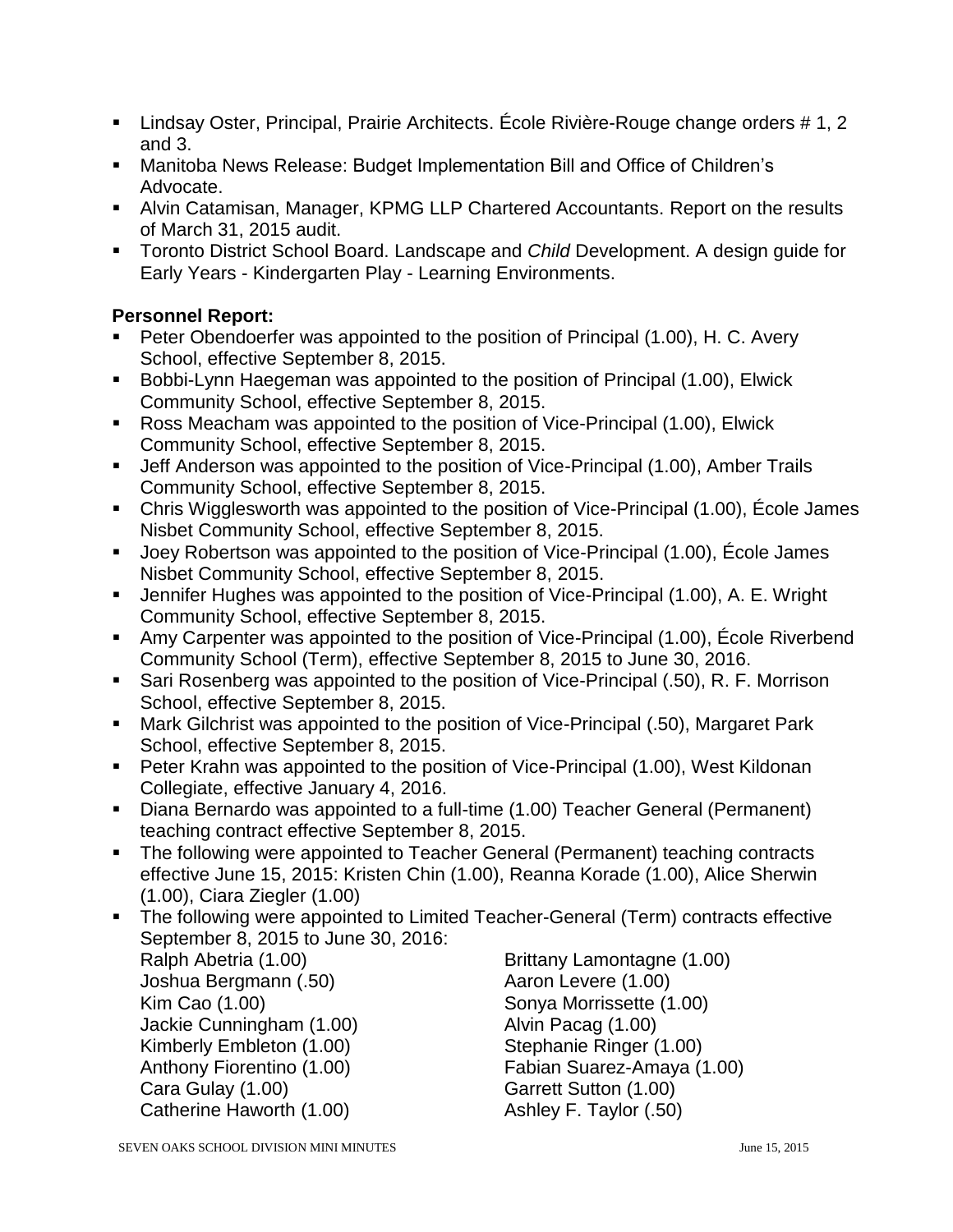Jane Hirose (1.00) Emily Taylor (1.00) Carol Kalinsky (1.00) Shawn Wedge (1.00)

- Daniela Catanese was appointed to a full-time (1.00) Limited Teacher-General (Term) contract effective September 8, 2015 to December 18, 2015.
- Brenda Charach was appointed to a part-time (.50) Limited Teacher-General (Term) contract effective May 25, 2015 to June 30, 2015.
- Jonathan Dueck was appointed to a full-time (1.00) Limited Teacher-General (Term) contract effective September 8, 2015 (indefinite).
- Samira Ramilo was appointed to a full-time (1.00) Limited Teacher-General (Term) contract effective September 8, 2015 to May 6, 2016.
- Sarah Reilly was appointed to a part-time (.67) Limited Teacher-General (Term) contract effective September 8, 2015 to January 31, 2016.
- Scott Reimer was appointed to a full-time (1.00) Limited Teacher-General (Term) contract effective October 1, 2015 to June 30, 2016.
- Riley Sault was appointed to a full-time (1.00) Limited Teacher-General (Term) contract effective September 8, 2015 to March 24, 2016.
- Cory Shapiro was appointed to a full-time (1.00) Limited Teacher-General (Term) contract effective May 12, 2015 to June 30, 2015.
- Roby Yeung was appointed to a part-time (.50) Limited Teacher-General (Term) contract effective May 19, 2015 to June 18, 2015.
- Ivanna Lukie was appointed to a full-time (1.00) Limited Teacher-General (Term) contract effective September 8, 2015 to June 30, 2016.
- Michelle Marlow was appointed to a full-time (1.00) Limited Teacher-General (Term) contract effective September 8, 2015 to June 30, 2016.
- The following teachers were appointed to Substitute Teacher contracts effective the 2014-2015 school year: Nick Serduletz, Justin Vechina.
- Robert Page was seconded to the Manitoba Paddling Association, full-time (1.00) effective February 1, 2016 to August 31, 2016.
- Jaclyn Loganberg was granted a part-time (.23) leave of absence, without pay, effective the 2015-2016 school year.
- Karen Warner was granted a part-time (.50) leave of absence, without pay, effective the 2015-2016 school year.
- Meghan Corbett gave notice of intent to resign effective June 30, 2015.
- Devon Lipscomb was appointed to a full-time (6.5 hours per day) Educational Assistant position effective June 8, 2015.
- **Terra Schmidt was appointed to a full-time (6.5 hours per day) Educational Assistant** position effective June 1, 2015.
- Matthew Lewis was granted a leave of absence, part-time (.50), without pay, effective January 4, 2016 to April 8, 2016.
- Jordan Voth was granted a leave of absence, full-time (6.5 hours per day), without pay, effective September 8, 2015 to June 30, 2016.
- Regina Sokoliuk gave notice of intent to retire effective June 30, 2015.
- Dale Robinson gave notice of intent to retire effective May 29, 2015.
- Julian Szumskyj gave notice of intent to retire effective June 12, 2015.
- Alda Fawcett was appointed to the position of School Secretary, part-time (3.5 hours per day) effective August 31, 2015.